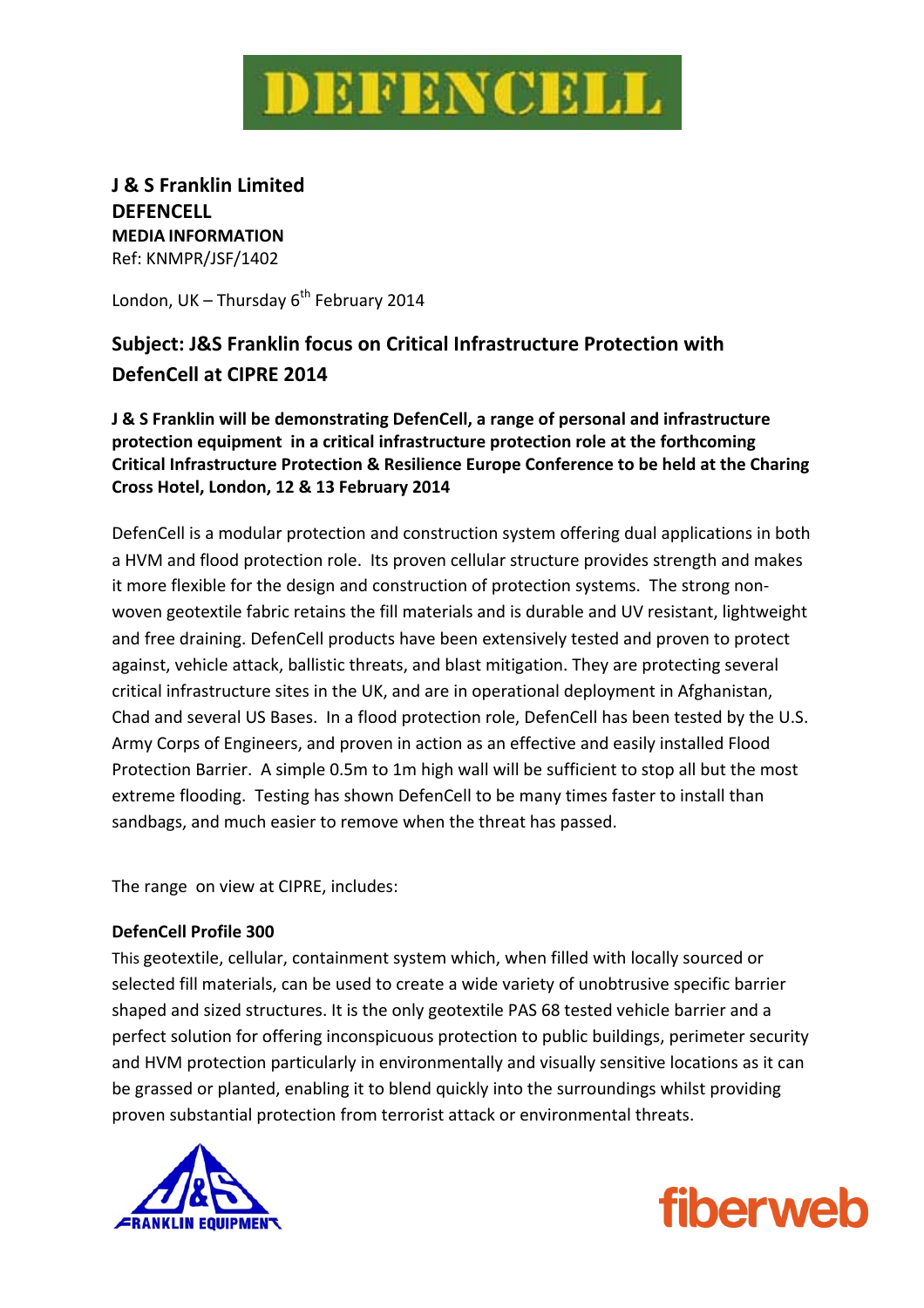

## **The New DEFENCELL MAC**

DEFENCELL MAC is the new range of protective welded mesh metal gabions, lined with geotextile and supplied in several standard sizes that can be filled with locally available materials such as earth, or sand to provide ballistic protection, blast mitigation and HVM vehicle barriers. MAC can also be used for environmental applications and is ideal for flood protection.

DEFENCELL MAC gabions are supplied pre‐assembled and folded for shipping and are easy to deploy by pulling open, positioning and filling.

## **Urban Security Planters and Street Furniture**

For use in Homeland Security applications this range of PAS 68 tested planters and street furniture has been installed at critical infrastructure sites in London and the UK as well as on the Olympic site. The system has an engineered steel interior that will stop a truck and can be covered with decorative and practical finishes in steel, timber, stone or even bronze. Installation is quick and easy being surface mounted with only 150mm ground fixings. Planting with anything from flowers to trees, the integral watering system needs minimal maintenance.

### **Editors Notes**

**J&S Franklin Ltd** was founded in 1946, and remains a compact family‐run business, with over 20 staff in two UK locations, offering a wide range of military and civil equipment to the British Ministry of Defence, and many overseas Governments, International Relief and UN agencies. J & S Franklin offers a complete "turnkey" service, combining rapid response and experience to provide economical and effective solutions, on a global basis.

For further information, please contact:

Jeremy Milton

**J&S Franklin Limited** 

Tel: +44 (0)20 7836 5746

Mobile: +44 (0)7770 923663

Email: Jeremy@franklin.co.uk